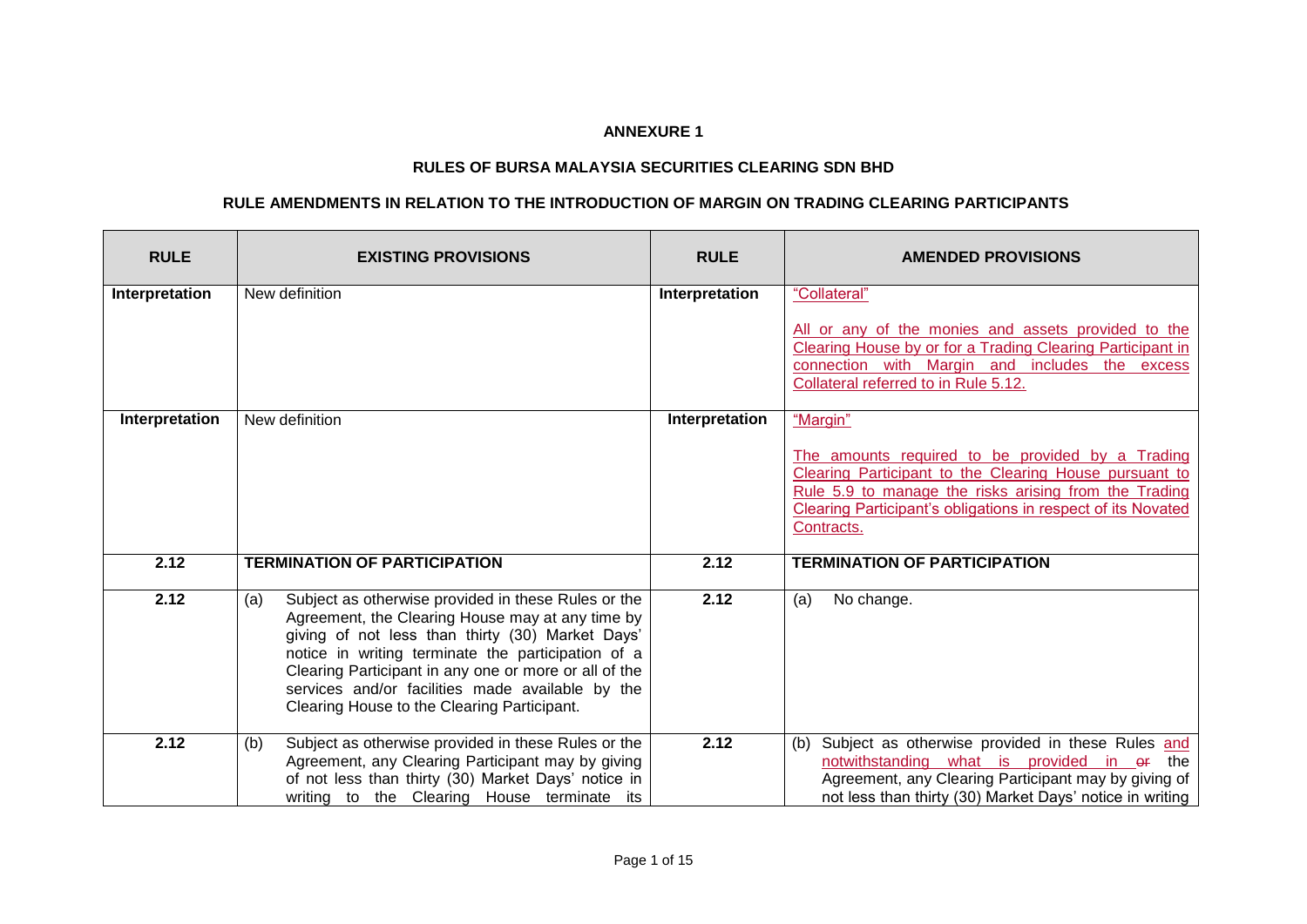| <b>RULE</b> | <b>EXISTING PROVISIONS</b>                                                                                                                                                                                                                                                                                                                                                                                                                          | <b>RULE</b> | <b>AMENDED PROVISIONS</b>                                                                                                                                                                                                                                                                                                                                                                                                                                                                                                                                              |
|-------------|-----------------------------------------------------------------------------------------------------------------------------------------------------------------------------------------------------------------------------------------------------------------------------------------------------------------------------------------------------------------------------------------------------------------------------------------------------|-------------|------------------------------------------------------------------------------------------------------------------------------------------------------------------------------------------------------------------------------------------------------------------------------------------------------------------------------------------------------------------------------------------------------------------------------------------------------------------------------------------------------------------------------------------------------------------------|
|             | participation in all or any one or more of the<br>services and/or facilities made available to it by the<br>Clearing House.                                                                                                                                                                                                                                                                                                                         |             | to the Clearing House terminate its participation in all<br>or any one or more of the services and/or facilities<br>made available to it by the Clearing House and the<br>termination takes effect at either:<br>the expiration of that notice period; or<br>when the Clearing Participant is no longer a<br>(ii)<br>counterparty to any Novated Contract (if<br>applicable) and there is no further obligation or<br>liability owed by the Clearing Participant to the<br>Clearing House in respect of the relevant<br>services or facilities,<br>whichever is later. |
| 2.12        | The Clearing House may, in its absolute discretion,<br>(c)<br>refuse to accept any notice of termination given by<br>a Clearing Participant, or reject such a notice after<br>it had been served but prior to its taking effect, if<br>the Clearing House considers that any matter<br>affecting such a Clearing Participant should be<br>investigated under the disciplinary procedures or<br>for any other reason.                                | 2.12        | No change.<br>(c)                                                                                                                                                                                                                                                                                                                                                                                                                                                                                                                                                      |
| 2.14        | <b>CONSEQUENCES OF NOTICE OF TERMINATION</b>                                                                                                                                                                                                                                                                                                                                                                                                        | 2.14        | <b>CONSEQUENCES OF NOTICE OF TERMINATION</b>                                                                                                                                                                                                                                                                                                                                                                                                                                                                                                                           |
| 2.14        | If at any time after the receipt of any notice to<br>(a)<br>terminate from a Clearing Participant but before<br>such notice takes effect, the Clearing House shall<br>have the absolute discretion to decline to accept<br>any instructions or give effect to any transaction<br>involving the Clearing Participant if the Clearing<br>House considers it is appropriate in the interest of<br>the Clearing House, other Clearing Participant or if | 2.14        | (a)<br>No change.                                                                                                                                                                                                                                                                                                                                                                                                                                                                                                                                                      |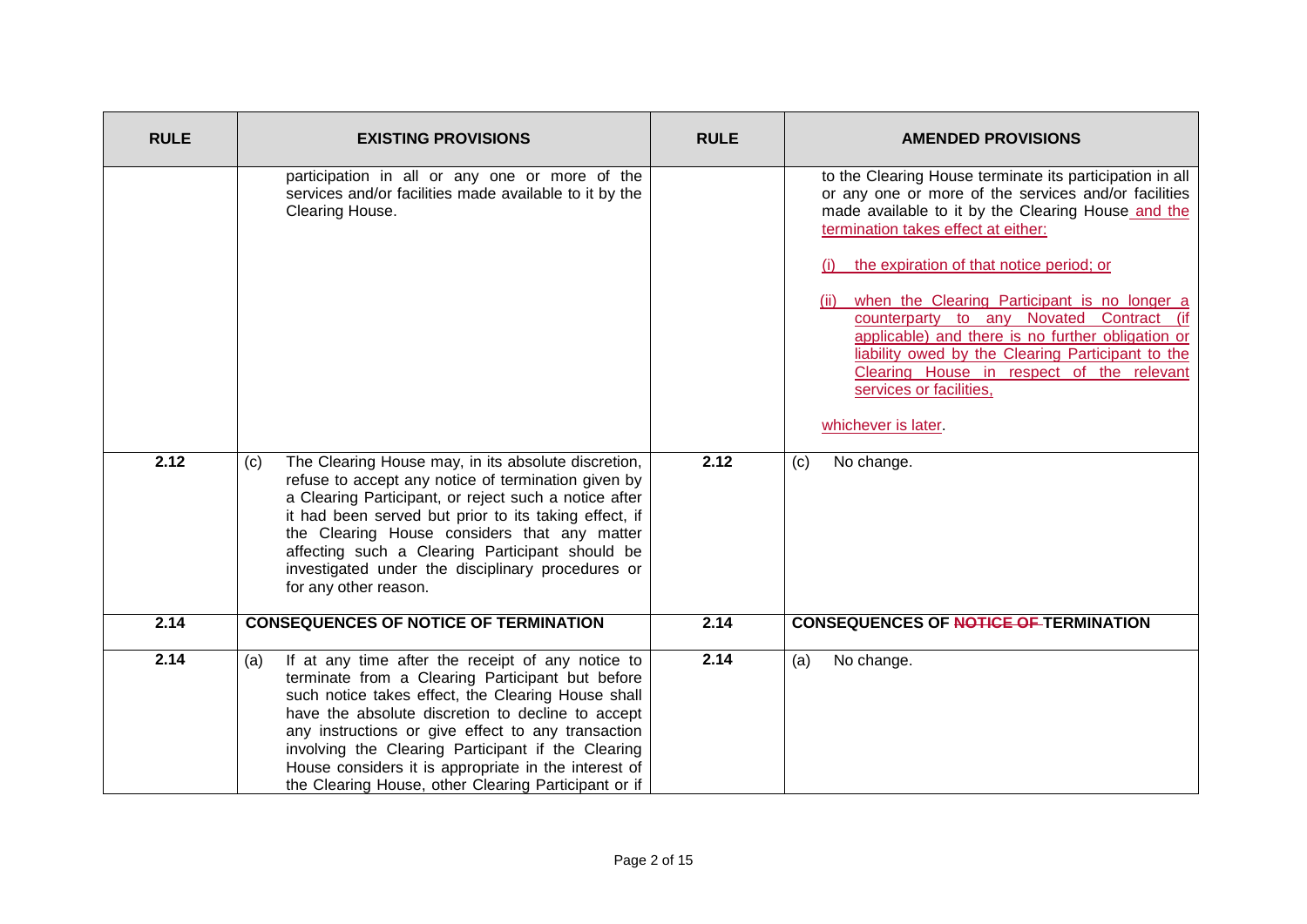| <b>RULE</b> | <b>EXISTING PROVISIONS</b>                                                                                                                                                                                                                                                                                                                                                                      | <b>RULE</b> | <b>AMENDED PROVISIONS</b>                                                                                                                                                                                                                                                   |
|-------------|-------------------------------------------------------------------------------------------------------------------------------------------------------------------------------------------------------------------------------------------------------------------------------------------------------------------------------------------------------------------------------------------------|-------------|-----------------------------------------------------------------------------------------------------------------------------------------------------------------------------------------------------------------------------------------------------------------------------|
|             | it would adversely affect any of the services or<br>facilities provided by the Clearing House to the<br><b>Clearing Participant.</b>                                                                                                                                                                                                                                                            |             |                                                                                                                                                                                                                                                                             |
| 2.14        | The termination of participation in any one or more<br>(b)<br>or all of the services of the Clearing House of a<br>Clearing Participant, for whatever reason, shall be<br>without prejudice to the rights of the Clearing<br>House to enforce or sue upon any obligation owed<br>to it which arises out of any matter which has taken<br>place prior to the effective date of such termination. | 2.14        | (b)<br>No change.                                                                                                                                                                                                                                                           |
| 2.14        | New provision                                                                                                                                                                                                                                                                                                                                                                                   | 2.14        | The rights, powers and remedies of the Clearing<br>(c)<br>House under Rules 1.5, 1.16(d), 5.10(g), 7.17,<br>7.18, 8.12(k) and 8.20 in relation to a Clearing<br>Participant will survive the Clearing Participant's<br>termination or suspension as a Clearing Participant. |
| 2.17        | New provision                                                                                                                                                                                                                                                                                                                                                                                   | 2.17        | <b>BETWEEN</b><br><b>INCONSISTENCY</b><br><b>RULES</b><br><b>AND</b><br><b>AGREEMENT</b>                                                                                                                                                                                    |
| 2.17        | New provision                                                                                                                                                                                                                                                                                                                                                                                   | 2.17        | In the event of any conflict or inconsistency between<br>these Rules and the Agreement, these Rules will prevail<br>to the extent of the conflict or inconsistency.                                                                                                         |
| 4.1         | <b>EVENTS OF DEFAULT</b>                                                                                                                                                                                                                                                                                                                                                                        | 4.1         | <b>EVENTS OF DEFAULT</b>                                                                                                                                                                                                                                                    |
| 4.1         | For the purposes of sub-rule (a) but without limiting<br>(b)<br>the generality of the same, a Trading Clearing<br>Participant is deemed to have failed, or appear to be<br>unable, or likely to become unable, to meet its<br>obligations in respect of all or any unsettled Novated<br>Contracts to which the Trading Clearing Participant<br>is a party in the event, inter alia, that:-      | 4.1         | No change.<br>(b)                                                                                                                                                                                                                                                           |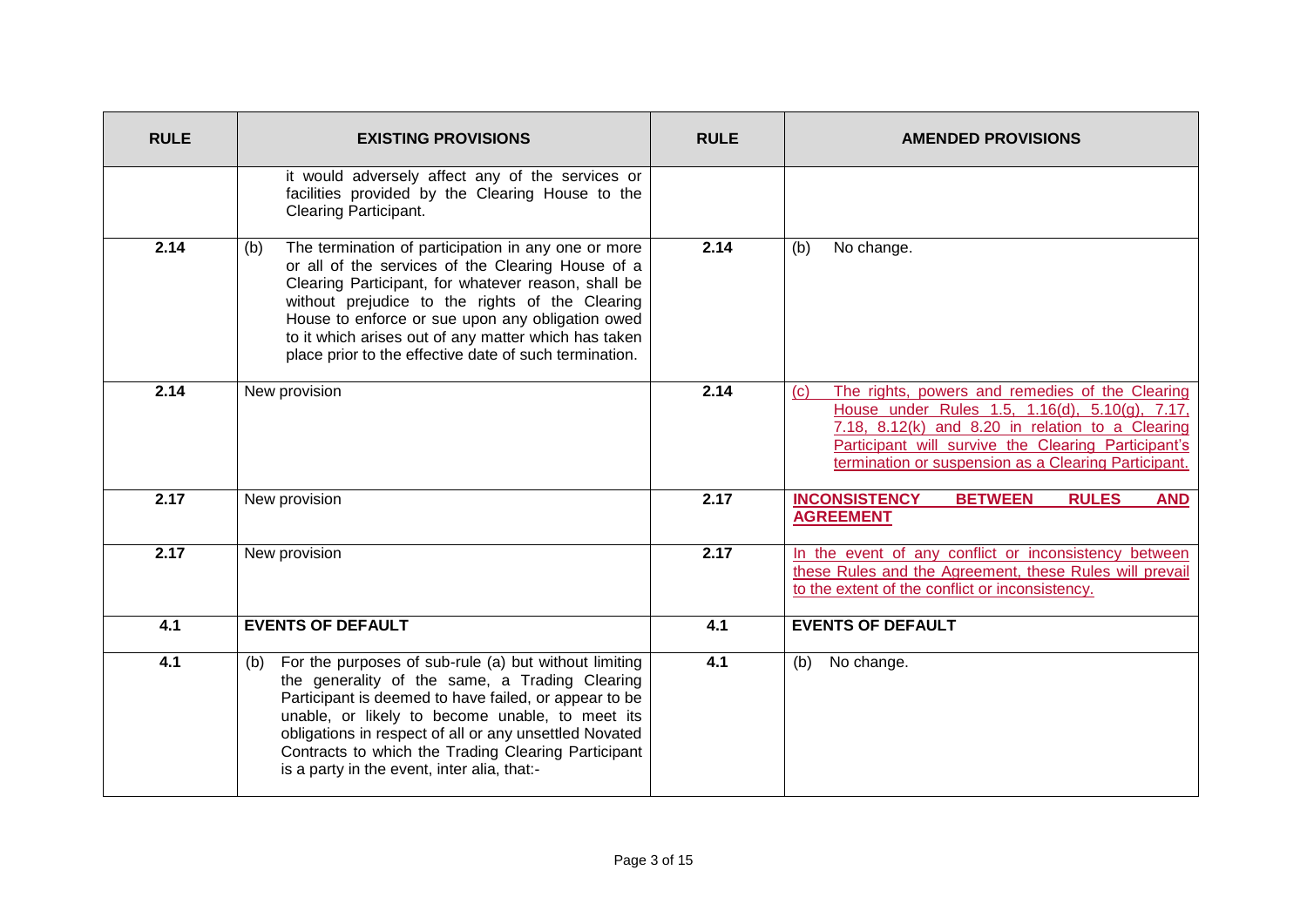| <b>RULE</b> | <b>EXISTING PROVISIONS</b>                                                                                                                                                                                                                                                                                                                                                              | <b>RULE</b> | <b>AMENDED PROVISIONS</b>                                                                                                                                                                                                                                                                                                                                                                                                                                               |
|-------------|-----------------------------------------------------------------------------------------------------------------------------------------------------------------------------------------------------------------------------------------------------------------------------------------------------------------------------------------------------------------------------------------|-------------|-------------------------------------------------------------------------------------------------------------------------------------------------------------------------------------------------------------------------------------------------------------------------------------------------------------------------------------------------------------------------------------------------------------------------------------------------------------------------|
|             | the Trading Clearing Participant's licence is<br>(i)<br>suspended or revoked by the Commission or<br>has expired and is not renewed by the<br>Commission;                                                                                                                                                                                                                               |             | No change.<br>(i)                                                                                                                                                                                                                                                                                                                                                                                                                                                       |
|             | the Trading Clearing Participant fails to comply<br>(ii)<br>with or settle any of its financial obligations in<br>relation to a Novated Contract under these<br>Rules or the Exchange Rules or the rules and<br>regulations of any exchange or clearing house<br>in which the Trading Clearing Participant is a<br>participant or member;                                               |             | the Trading Clearing Participant fails to comply<br>(ii)<br>with or settle any of its financial obligations in<br>relation to the following:<br>(aa) a Novated Contract, Contribution or<br>Margin in accordance with or under these<br>Rules or the Exchange Rules; or<br>(bb) similar financial obligations under the<br>rules and regulations of any other<br>exchange or clearing house in which the<br>Trading Clearing Participant is a<br>participant or member; |
|             | (iii) the Trading Clearing Participant fails to pay<br>when due any sum due and payable, or is<br>otherwise in default under the terms of any loan<br>or other agreement relating to the Trading<br>Participant's indebtedness,<br>Clearing<br>or<br>threatens or proposes to suspend, stop, defer<br>or reschedule payment or to default under the<br>terms of such loan or agreement; |             | No change.<br>(iii)                                                                                                                                                                                                                                                                                                                                                                                                                                                     |
|             | (iv) a Trading Clearing Participant is insolvent, or<br>unable to pay its debts when they fall due, or a<br>bankruptcy or winding-up petition is presented,<br>or a notice of a proposal for a resolution for the<br>Trading Clearing Participant's winding-up is<br>given, or a voluntary arrangement is approved<br>by a Court of Law for the benefit of its creditors,               |             | No change.<br>(iv)                                                                                                                                                                                                                                                                                                                                                                                                                                                      |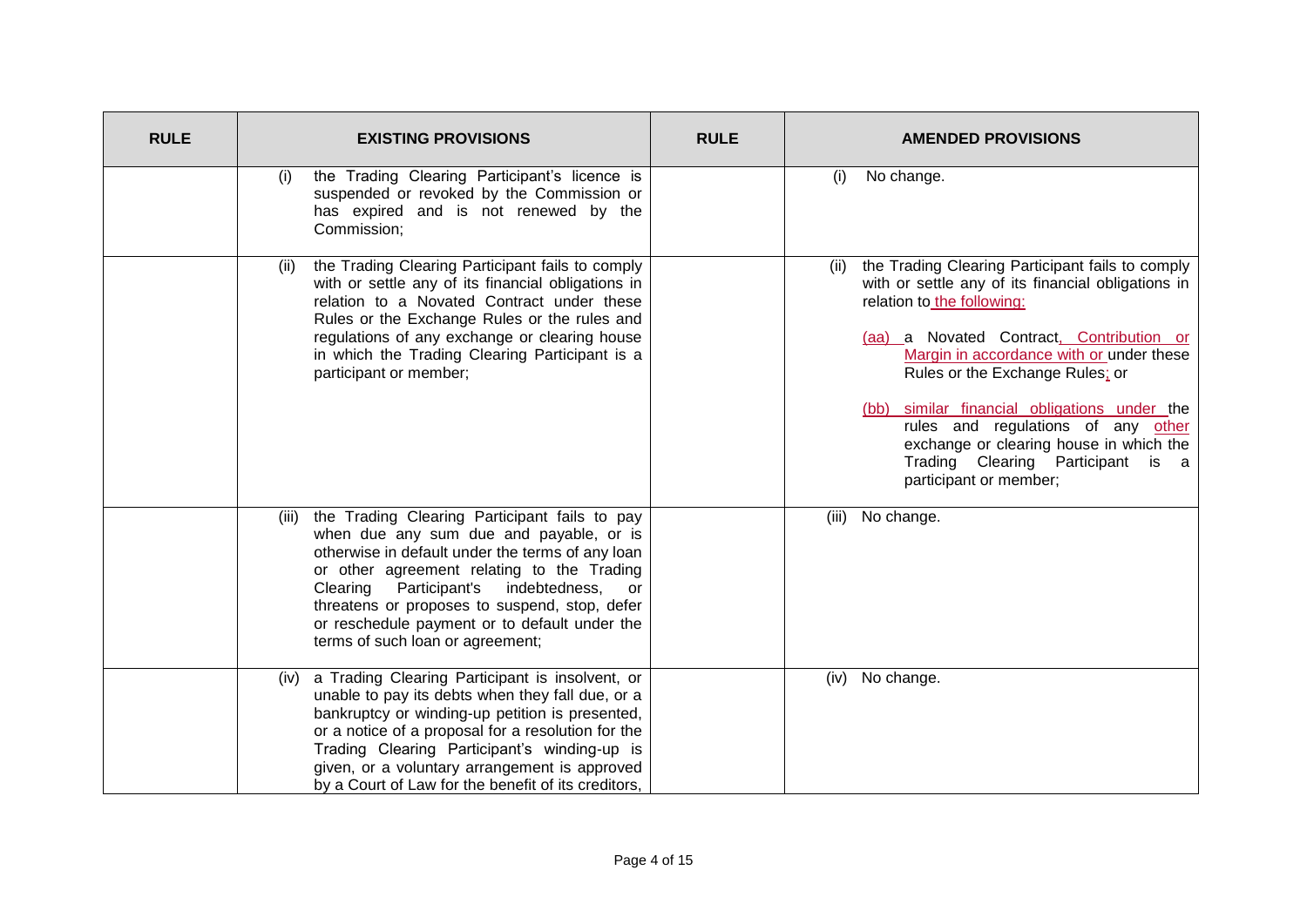| <b>RULE</b> | <b>EXISTING PROVISIONS</b>                                                                                                                                                                                                                                                                                                                                                                                                                                                                                                                                   | <b>RULE</b> | <b>AMENDED PROVISIONS</b>                                             |
|-------------|--------------------------------------------------------------------------------------------------------------------------------------------------------------------------------------------------------------------------------------------------------------------------------------------------------------------------------------------------------------------------------------------------------------------------------------------------------------------------------------------------------------------------------------------------------------|-------------|-----------------------------------------------------------------------|
|             | or an assignment or composition is made by<br>the Trading Clearing Participant for the benefit<br>of its creditors or any of them, or the Clearing<br>House considers in its absolute discretion that<br>the occurrence of any such events or their<br>equivalent is imminent or likely in any<br>jurisdiction;                                                                                                                                                                                                                                              |             |                                                                       |
|             | (v) a liquidator, receiver, manager, trustee, an<br>administrative receiver or a similar officer is<br>appointed, or a composition or scheme of<br>arrangement is approved by a Court of Law<br>against the Trading Clearing Participant or an<br>assignment or composition is made by the<br>Trading Clearing Participant for the benefits of<br>its creditors or any of them, or the Clearing<br>House considers in its absolute discretion that<br>the occurrence of any such events or their<br>equivalent is imminent or likely in any<br>jurisdiction; |             | No change.<br>(v)                                                     |
|             | (vi) a resolution to wind-up the Trading Clearing<br>Participant (save for the purpose of<br>amalgamation or reconstruction) is passed or a<br>bankruptcy or winding-up order is made; or                                                                                                                                                                                                                                                                                                                                                                    |             | No change.<br>(vi)                                                    |
|             | (vii) any distress, execution or other process is<br>levied or enforced or served upon or against<br>any property or assets of a Trading Clearing<br>Participant.                                                                                                                                                                                                                                                                                                                                                                                            |             | (vii) No change.                                                      |
| 4.2         | <b>DEFAULT PROCEEDINGS IN RELATION TO</b><br><b>NOVATED CONTRACTS</b>                                                                                                                                                                                                                                                                                                                                                                                                                                                                                        | 4.2         | <b>DEFAULT PROCEEDINGS IN RELATION TO</b><br><b>NOVATED CONTRACTS</b> |
| 4.2.1       | On the occurrence of any Event of Default under<br>(a)                                                                                                                                                                                                                                                                                                                                                                                                                                                                                                       | 4.2.1       | (a) No change.                                                        |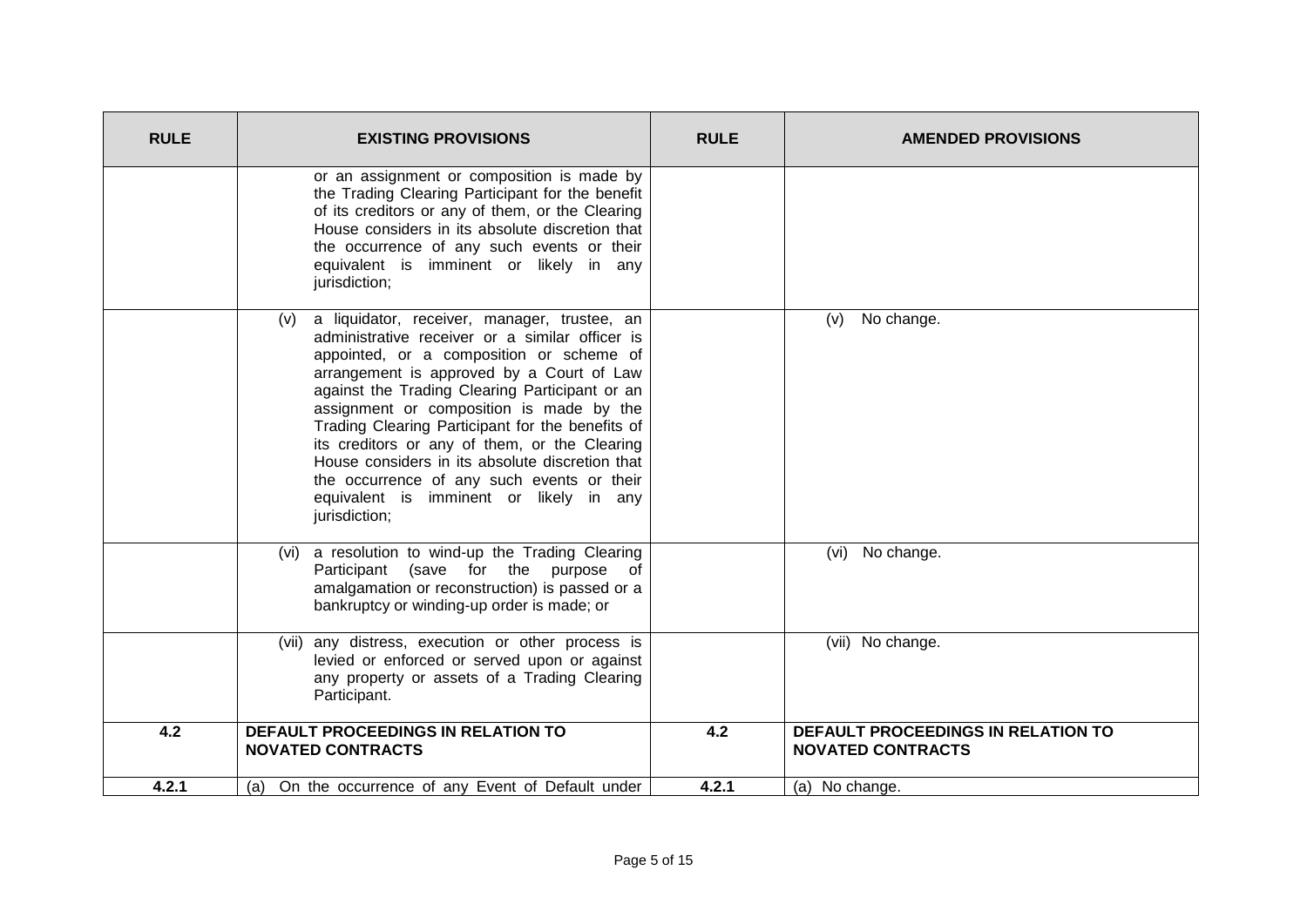| <b>RULE</b> | <b>EXISTING PROVISIONS</b>                                                                                                                                                                                                                                                                                                                                                                                                                                                                                                             | <b>RULE</b> | <b>AMENDED PROVISIONS</b>                                                                                                                                                                                                                                                                                                                                                                                                                                                                                                                                |
|-------------|----------------------------------------------------------------------------------------------------------------------------------------------------------------------------------------------------------------------------------------------------------------------------------------------------------------------------------------------------------------------------------------------------------------------------------------------------------------------------------------------------------------------------------------|-------------|----------------------------------------------------------------------------------------------------------------------------------------------------------------------------------------------------------------------------------------------------------------------------------------------------------------------------------------------------------------------------------------------------------------------------------------------------------------------------------------------------------------------------------------------------------|
|             | Rule 4.1, the Clearing House may settle the<br>defaulting Trading Clearing Participant's Novated<br>Contracts.                                                                                                                                                                                                                                                                                                                                                                                                                         |             |                                                                                                                                                                                                                                                                                                                                                                                                                                                                                                                                                          |
| 4.2.1       | (b) For the purposes of sub-rule (a), the Clearing House<br>shall determine if the defaulting Trading Clearing<br>Participant shall pay or receive any sum of money in<br>relation to each such Novated Contract after taking<br>into account all the rights and liabilities of the<br>defaulting Trading Clearing Participant under or in<br>respect of the Novated Contract concerned.                                                                                                                                               | 4.2.1       | (b) For the purposes of sub-rule (a), the Clearing House<br>shall determine if the defaulting Trading Clearing<br>Participant shall pay or receive any sum of money in<br>relation to each such Novated Contract after taking<br>into account all the rights and liabilities of the<br>defaulting Trading Clearing Participant under or in<br>respect of the Novated Contract concerned and all<br>expenses referred to in Rule 4.2.2.                                                                                                                   |
| 4.2.1       | The Clearing House shall enable all sums of money<br>(C)<br>payable by or to the defaulting Trading Clearing<br>Participant as determined in accordance with sub-<br>rule (b) to be aggregated or set-off so as to produce<br>a net sum, if any, payable by or to the defaulting<br><b>Trading Clearing Participant;</b>                                                                                                                                                                                                               | 4.2.1       | (c) No change.                                                                                                                                                                                                                                                                                                                                                                                                                                                                                                                                           |
| 4.2.1       | (d) If any net sum referred to in sub-rule (c) is payable<br>by a defaulting Trading Clearing Participant, the<br>Clearing House may set-off against all property of<br>the defaulting Trading Clearing Participant which is<br>either subject to any lien in favour of the Clearing<br>House (or set off against the proceeds of the<br>realisation of such property held under lien by the<br>Clearing House) so as to produce a further net sum,<br>if any, payable by or to the defaulting Trading<br><b>Clearing Participant;</b> | 4.2.1       | (d) If any net sum referred to in sub-rule (c) is payable by<br>a defaulting Trading Clearing Participant, the<br>Clearing House may set-off such sum against any or<br>all of the following including where relevant, the<br>proceeds from the realisation of any or all of the<br>following:<br>(i) Collateral of the defaulting Trading Clearing<br>Participant;<br>(ii) Contribution of the defaulting Trading Clearing<br>Participant;<br>(iii) all any other property of the defaulting Trading<br>Clearing Participant which is either subject to |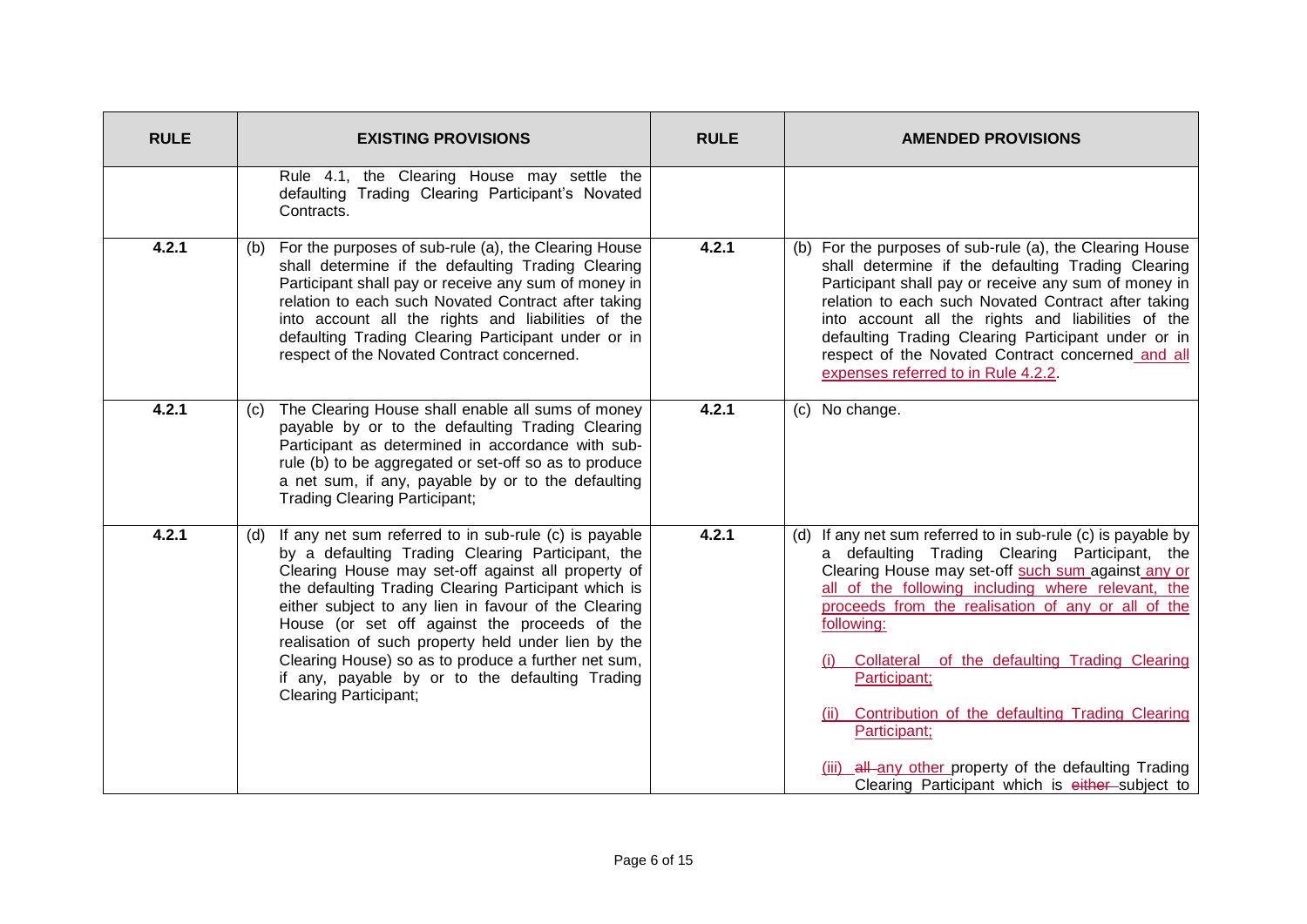| <b>RULE</b> | <b>EXISTING PROVISIONS</b>                                                                                                                                                                                                                                                                                                                                                        | <b>RULE</b> | <b>AMENDED PROVISIONS</b>                                                                                                                                                                                                                                                                                                                                       |
|-------------|-----------------------------------------------------------------------------------------------------------------------------------------------------------------------------------------------------------------------------------------------------------------------------------------------------------------------------------------------------------------------------------|-------------|-----------------------------------------------------------------------------------------------------------------------------------------------------------------------------------------------------------------------------------------------------------------------------------------------------------------------------------------------------------------|
|             |                                                                                                                                                                                                                                                                                                                                                                                   |             | any lien in favour of the Clearing House; or<br>(iv) those Securities delivered by the Clearing<br>House to the defaulting Trading Clearing<br>Participant where the amount owing by the<br>defaulting Trading Clearing Participant in<br>respect of the net purchase of such Securities<br>has not been settled in full,                                       |
|             |                                                                                                                                                                                                                                                                                                                                                                                   |             | (or set off against the proceeds of the realisation of<br>such property held under lien by the Clearing<br>House) so as to produce a further net sum, if any,<br>payable by or to the defaulting Trading Clearing<br>Participant;                                                                                                                               |
| 4.2.1       | If any net sum referred to in sub-rule (c) is payable<br>(e)<br>to a Trading Clearing Participant, the property of the<br>defaulting Trading Clearing Participant subject to<br>any lien in favour of the Clearing House shall cease<br>to be subject to such lien;                                                                                                               | 4.2.1       | (e) [Deleted]                                                                                                                                                                                                                                                                                                                                                   |
| 4.2.1       | The Clearing House shall certify any net sum<br>(f)<br>referred to in sub-rule (c) payable to the defaulting<br>Trading Clearing Participant, or of any further net<br>sum referred to in sub-rule (d) payable by or to a<br>defaulting Trading Clearing Participant, as the case<br>may be, or, if there is no such sum the certification<br>by the Clearing House of that fact. | 4.2.1       | No change.<br>(f)                                                                                                                                                                                                                                                                                                                                               |
| 4.2.2       | In performance of its functions under Rule 4.2.1, the<br>Clearing House may take all or any of the following<br>actions:-                                                                                                                                                                                                                                                         | 4.2.2       | In performance of its functions under Rule 4.2.1, the<br>Clearing House may take all or any of the following<br>actions at the expense of the defaulting Trading Clearing<br>Participant, in any order, immediately or at any other time<br>the Clearing House determines, and without the need for<br>any prior notice to or consent of the defaulting Trading |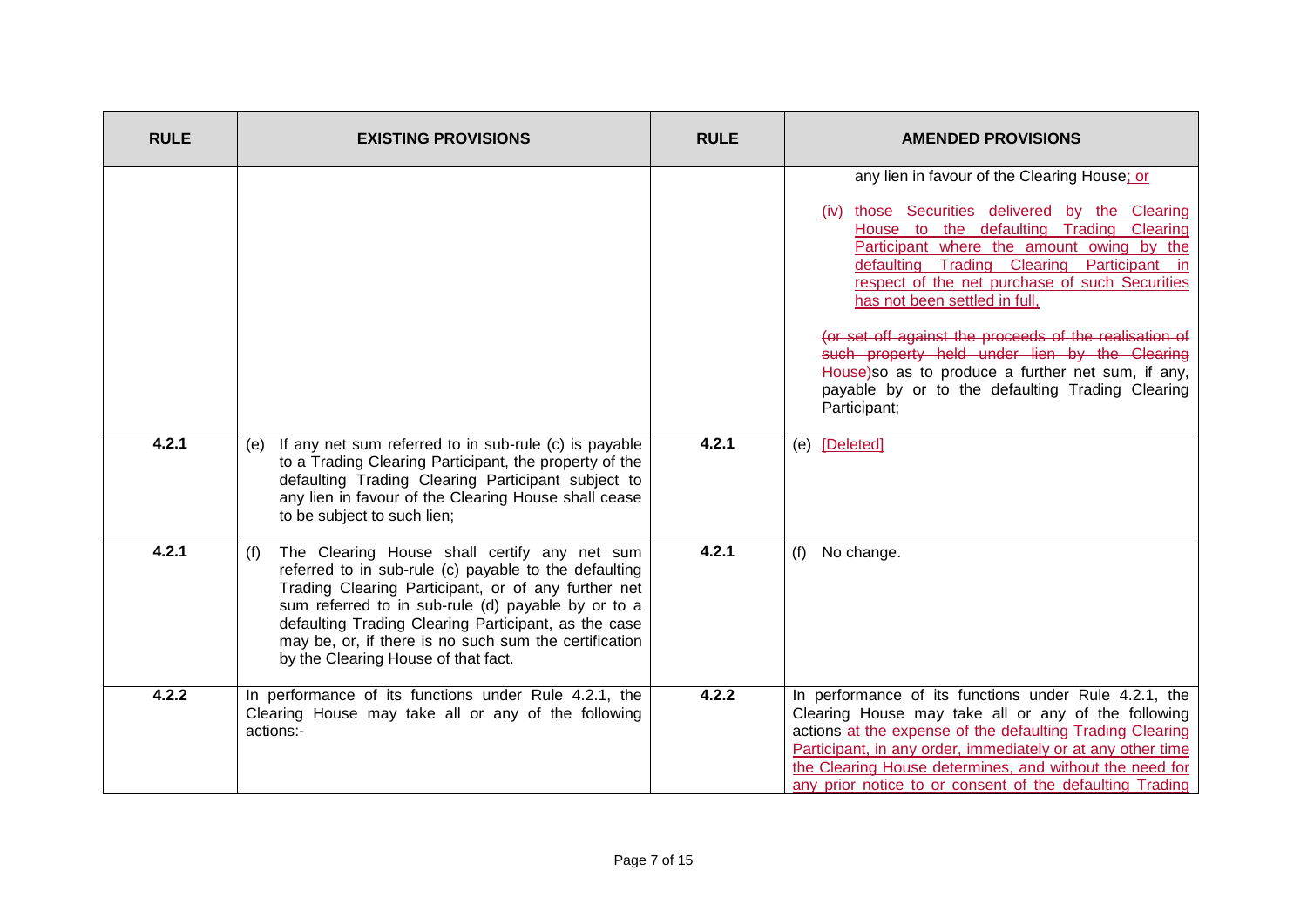| <b>RULE</b> | <b>EXISTING PROVISIONS</b>                                                                                                                                                                                                                                                                                                                                                                                                                                                                                      | <b>RULE</b> | <b>AMENDED PROVISIONS</b>                                                                                                                                                                                                                                                                                                                                                                                                                                                                                                                                                                                                                                                                                                                                                                                                                                                                                                                        |
|-------------|-----------------------------------------------------------------------------------------------------------------------------------------------------------------------------------------------------------------------------------------------------------------------------------------------------------------------------------------------------------------------------------------------------------------------------------------------------------------------------------------------------------------|-------------|--------------------------------------------------------------------------------------------------------------------------------------------------------------------------------------------------------------------------------------------------------------------------------------------------------------------------------------------------------------------------------------------------------------------------------------------------------------------------------------------------------------------------------------------------------------------------------------------------------------------------------------------------------------------------------------------------------------------------------------------------------------------------------------------------------------------------------------------------------------------------------------------------------------------------------------------------|
|             |                                                                                                                                                                                                                                                                                                                                                                                                                                                                                                                 |             | <b>Clearing Participant or any other person:</b>                                                                                                                                                                                                                                                                                                                                                                                                                                                                                                                                                                                                                                                                                                                                                                                                                                                                                                 |
| 4.2.2       | Close-out all Novated Contracts of the defaulting<br>(a)<br>Trading Clearing Participant at what the Clearing<br>House determines to be the best prevailing market<br>price and terms available. For the purpose of this<br>sub-rule "close-out" means liquidating an existing<br>Novated Contract with an equal and opposite<br>transaction.                                                                                                                                                                   | 4.2.2       | (a) No change.                                                                                                                                                                                                                                                                                                                                                                                                                                                                                                                                                                                                                                                                                                                                                                                                                                                                                                                                   |
| 4.2.2       | Dispose such Securities held under lien without any<br>(b)<br>further reference to the defaulting Trading Clearing<br>Participant. The Clearing House shall have a right of<br>lien on all Securities delivered by it to all Trading<br>Clearing Participants (notwithstanding that the<br>Clearing House may not have physical possession<br>of such Securities) unless all moneys owing to it by<br>such Clearing Participant in respect of the net<br>purchase of such Securities, has been settled in full. | 4.2.2       | (b) liquidate the property of the defaulting Trading<br>Clearing Participant held under lien pursuant to Rule<br>5.16(a) or the Securities referred to in Rule<br>4.2.1(d)(iv) Dispose such Securities held under lien<br>without any further reference to the defaulting<br>Trading Clearing Participant. The Clearing House<br>shall have a right of lien on all Securities delivered by<br>it to all Trading Clearing Participants (notwithstanding<br>that the Clearing House may not have physical<br>possession of such Securities) unless all moneys<br>owing to it by such Clearing Participant in respect of<br>the net purchase of such Securities, has been settled<br>in full and for that purpose, in relation to Securities,<br>the Clearing House may give instructions to the<br>Central Depository for transfers of Securities to be<br>effected into or out of the relevant securities account,<br>including nominee accounts. |
| 4.2.2       | Apply all sums obtained under sub-rule (b) or any<br>(c)<br>other sum standing to the credit of the defaulting<br><b>Trading Clearing Participant.</b>                                                                                                                                                                                                                                                                                                                                                          | 4.2.2       | (c) [Deleted]                                                                                                                                                                                                                                                                                                                                                                                                                                                                                                                                                                                                                                                                                                                                                                                                                                                                                                                                    |
| 4.2.2       | Give instructions for transfers of securities to be<br>(d)<br>effected into or out of a securities account which                                                                                                                                                                                                                                                                                                                                                                                                | 4.2.2       | (d) [Deleted]                                                                                                                                                                                                                                                                                                                                                                                                                                                                                                                                                                                                                                                                                                                                                                                                                                                                                                                                    |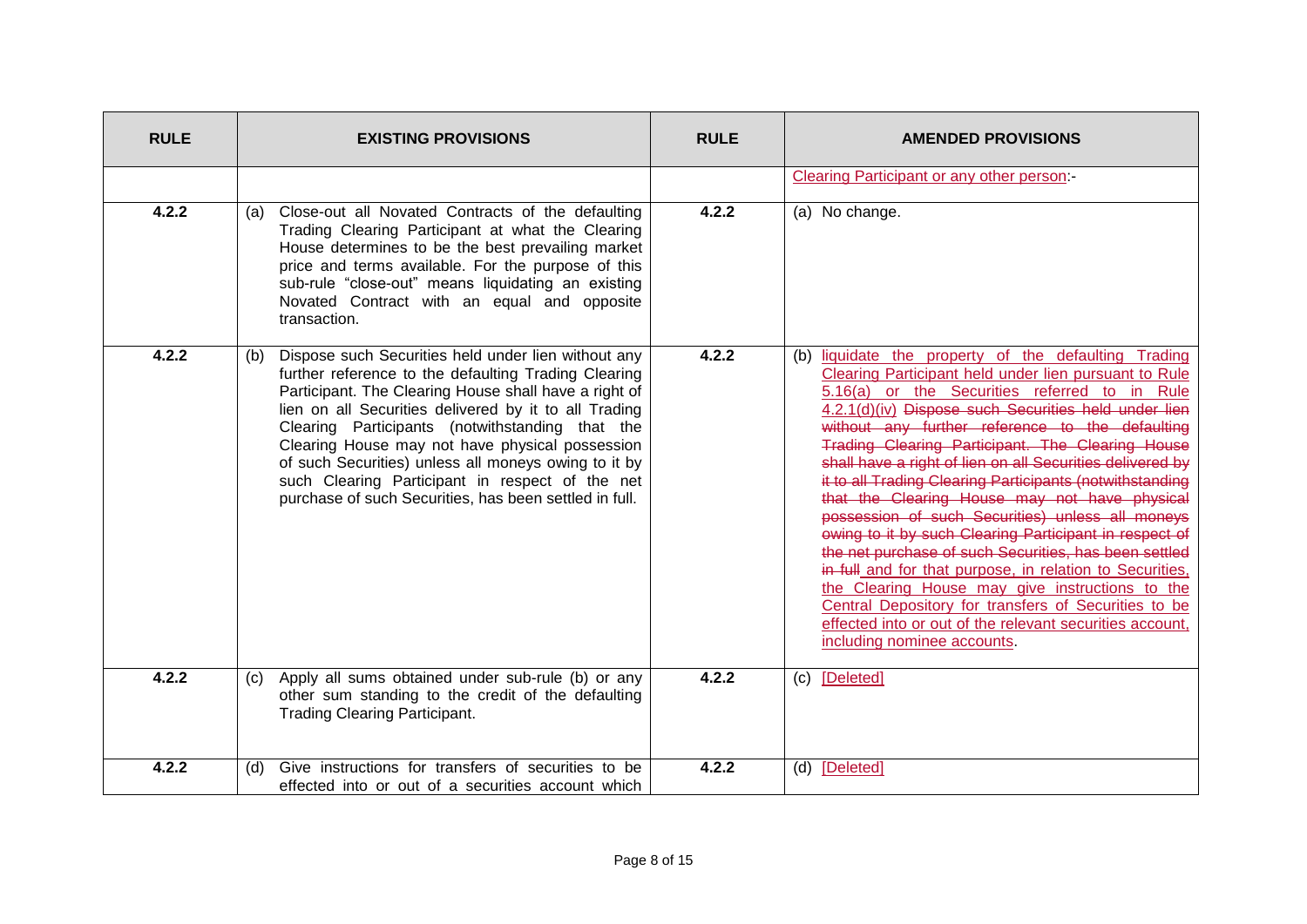| <b>RULE</b> | <b>EXISTING PROVISIONS</b>                                                                                                                                                                                                                                                                                                                                                                                                      | <b>RULE</b>      | <b>AMENDED PROVISIONS</b>                                                                                                                                                                                                                                                                                                         |
|-------------|---------------------------------------------------------------------------------------------------------------------------------------------------------------------------------------------------------------------------------------------------------------------------------------------------------------------------------------------------------------------------------------------------------------------------------|------------------|-----------------------------------------------------------------------------------------------------------------------------------------------------------------------------------------------------------------------------------------------------------------------------------------------------------------------------------|
|             | relates to a depositor who is a party to a Novated<br>Contract or a depositor who had instructed the<br>defaulting Trading Clearing Participant to effect a<br>trade which results in a Novated Contract to which<br>the defaulting Trading Clearing Participant has<br>become a party, for the purposes of settlement of a<br>Novated Contract or otherwise dealing with a<br>Novated Contract in accordance with these Rules. |                  |                                                                                                                                                                                                                                                                                                                                   |
| 4.2.2       | Take any other action as it deems necessary for the<br>(e)<br>protection of its interest with respect to Novated<br>Contracts to which a defaulting Trading Clearing<br>Participant is a party, at the defaulting Trading<br>Clearing Participant's expense and if appropriate in<br>its name.                                                                                                                                  | 4.2.2            | (e) No change.                                                                                                                                                                                                                                                                                                                    |
| 4.2.2       | Engage under such terms and conditions of<br>(f)<br>engagement as the Clearing House may determine<br>from time to time, any person to render assistance<br>as the Clearing House may require or specify in the<br>performance of its functions under Rule 4.2. The<br>defaulting Trading Clearing Participant shall bear the<br>costs and expenses of the engagement such<br>person(s).                                        | 4.2.2            | No change.<br>(f)                                                                                                                                                                                                                                                                                                                 |
| 4.2.3       | New provision                                                                                                                                                                                                                                                                                                                                                                                                                   | 4.2.3            | For the avoidance of doubt, notwithstanding Rule 6.13,<br>the Clearing House may determine the order of<br>application and use of the monies and assets of a<br>defaulting Trading Clearing Participant (including<br>Collateral and Contributions) that has been deposited<br>with or which are available to the Clearing House. |
| 5.9         | <b>NEW RULE</b>                                                                                                                                                                                                                                                                                                                                                                                                                 | $\overline{5.9}$ | <b>MARGIN</b>                                                                                                                                                                                                                                                                                                                     |
| 5.9         | New provision                                                                                                                                                                                                                                                                                                                                                                                                                   | 5.9              | The Clearing House may determine a Trading<br>(a)                                                                                                                                                                                                                                                                                 |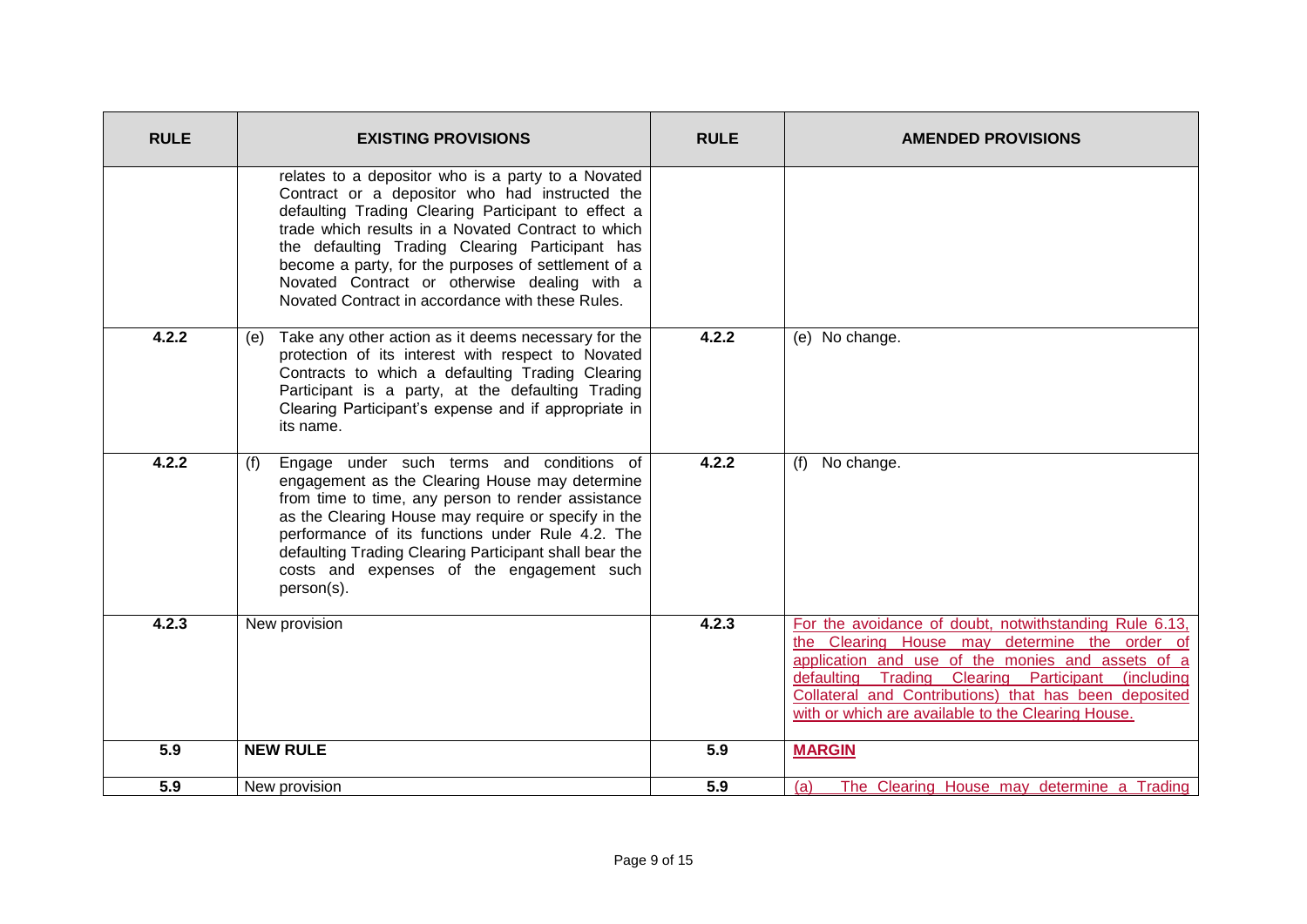| <b>RULE</b> | <b>EXISTING PROVISIONS</b> | <b>RULE</b> | <b>AMENDED PROVISIONS</b>                                                                                                                                                                                                                                                                                                                                                                                                                                                                                     |
|-------------|----------------------------|-------------|---------------------------------------------------------------------------------------------------------------------------------------------------------------------------------------------------------------------------------------------------------------------------------------------------------------------------------------------------------------------------------------------------------------------------------------------------------------------------------------------------------------|
|             |                            |             | Clearing Participant's Margin using a risk based<br>algorithm or such other method as may be<br>determined by the Clearing House.                                                                                                                                                                                                                                                                                                                                                                             |
| 5.9         | New provision              | 5.9         | A Trading Clearing Participant must provide the<br>(b)<br>required amount of acceptable Collateral in<br>accordance with the directions of the Clearing<br>House to meet its Margin including any additional<br>Margin required by the Clearing House.                                                                                                                                                                                                                                                        |
| 5.9         | New provision              | 5.9         | The Clearing House may at any time require<br>$\left( c\right)$<br>additional Margin to be satisfied by a Trading<br>Clearing Participant immediately or within a<br>specified time, if in the opinion of the Clearing<br>House, the additional Margin is necessary or<br>desirable as additional security against the non-<br>performance of obligations by such Trading<br>Clearing Participant under these Rules having<br>regard to the changes in market price, price<br>volatility or trading activity. |
| 5.9         | New provision              | 5.9         | A Trading Clearing Participant's Margin is<br>(d)<br>additional to and independent of any other sums<br>payable to the Clearing House by the Trading<br>Clearing Participant and for the avoidance of any<br>doubt, may be utilised by the Clearing House in<br>such manner as may be specified in these Rules.                                                                                                                                                                                               |
| 5.9         | New provision              | 5.9         | The Clearing House may, at any time and in its<br>(e)<br>absolute discretion, cease to require all or any of<br>the Trading Clearing Participants to provide<br>Margin.                                                                                                                                                                                                                                                                                                                                       |
| 5.10        | <b>NEW RULE</b>            | 5.10        | <b>COLLATERAL - GENERAL</b>                                                                                                                                                                                                                                                                                                                                                                                                                                                                                   |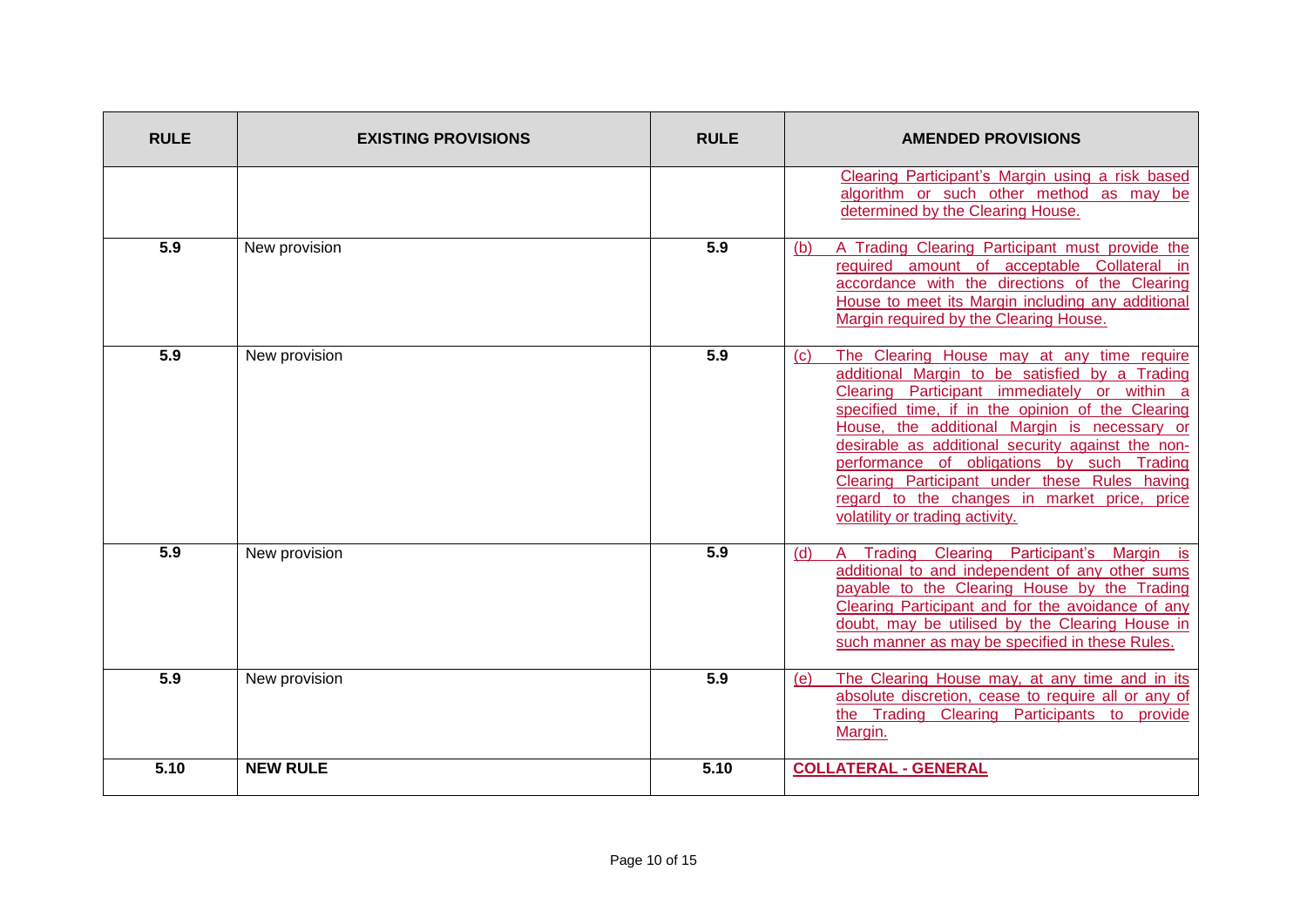| <b>RULE</b> | <b>EXISTING PROVISIONS</b> | <b>RULE</b> | <b>AMENDED PROVISIONS</b>                                                                                                                                                                                                                                                                                                                                               |
|-------------|----------------------------|-------------|-------------------------------------------------------------------------------------------------------------------------------------------------------------------------------------------------------------------------------------------------------------------------------------------------------------------------------------------------------------------------|
| 5.10        | New provision              | 5.10        | The Clearing House may from time to time<br>(a)<br>prescribe the form of monies and assets<br>acceptable by the Clearing House as Collateral.                                                                                                                                                                                                                           |
| 5.10        | New provision              | 5.10        | A Trading Clearing Participant must provide to the<br>(b)<br>Clearing House the Collateral in such manner and<br>on such conditions as may be prescribed by the<br><b>Clearing House.</b>                                                                                                                                                                               |
| 5.10        | New provision              | 5.10        | The Clearing House may invest, manage and use<br>(c)<br>such Collateral including excess Collateral in such<br>manner as the Clearing House deems expedient.                                                                                                                                                                                                            |
| 5.10        | New provision              | 5.10        | A Trading Clearing Participant must not provide to<br>(d)<br>the Clearing House, monies and assets of the<br>Trading Clearing Participant's client for the purpose<br>of meeting the Trading Clearing Participant's<br>Margin.                                                                                                                                          |
| 5.10        | New provision              | 5.10        | House has no obligation or<br>Clearing<br>(e)<br>The<br>responsibility to preserve, protect, collect or realise<br>a Trading Clearing Participant's Collateral, and<br>under no circumstance will the Clearing House be<br>liable for any loss or diminution in value or<br>depreciation in or in connection with the Collateral<br>maintained pursuant to these Rules. |
| 5.10        | New provision              | 5.10        | The Clearing House may deposit any Collateral<br>(f)<br>accepted by the Clearing House with<br>the<br>appropriate custodian(s) designated<br>by<br>the<br><b>Clearing House for safekeeping.</b>                                                                                                                                                                        |
| 5.10        | New provision              | 5.10        | A Trading Clearing Participant who maintains<br>(q)<br>Collateral with the Clearing House must indemnify<br>and hold the Clearing House harmless from any                                                                                                                                                                                                               |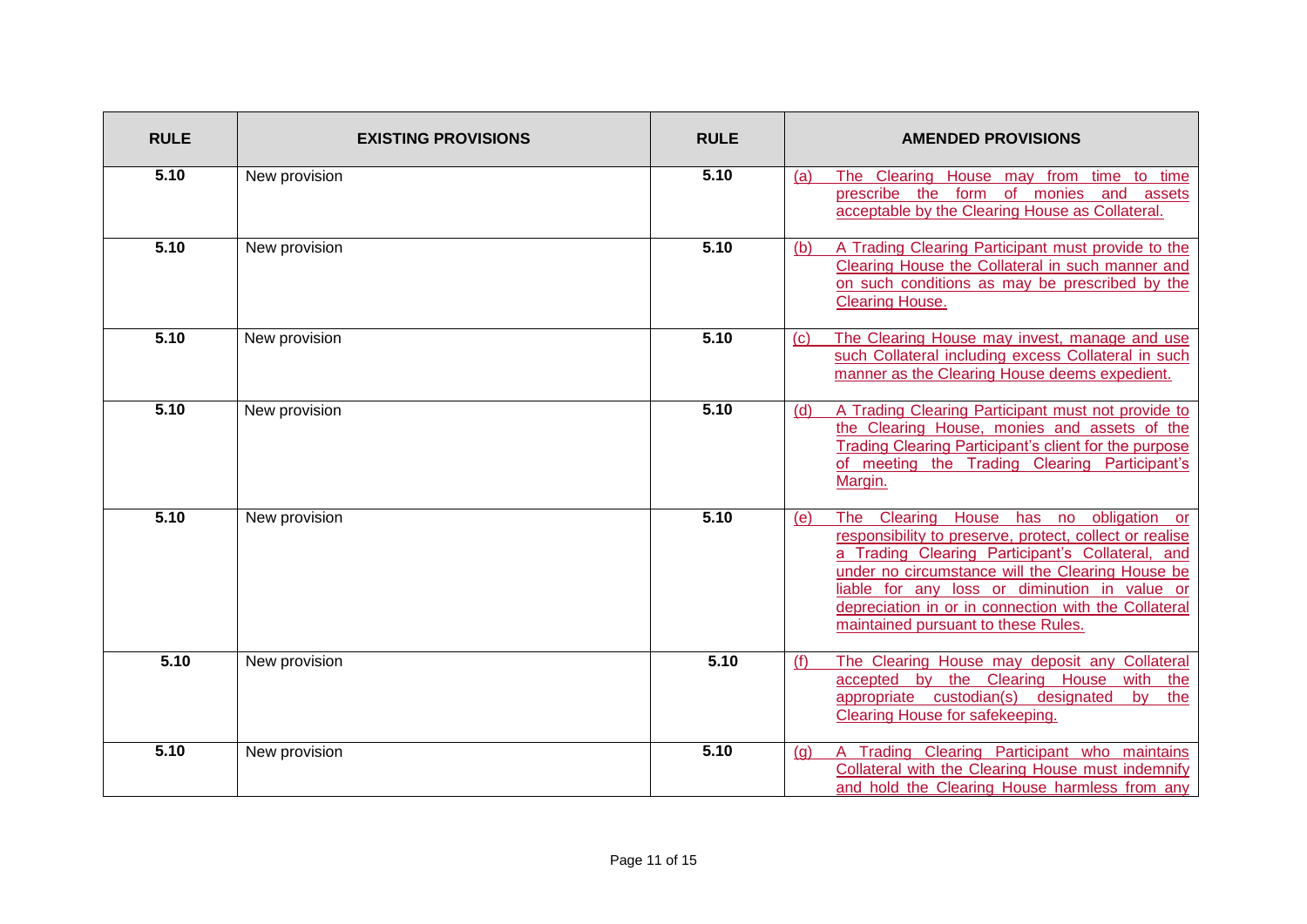| <b>RULE</b> | <b>EXISTING PROVISIONS</b> | <b>RULE</b> | <b>AMENDED PROVISIONS</b>                                                                                                                                                                                                                                                                                                            |
|-------------|----------------------------|-------------|--------------------------------------------------------------------------------------------------------------------------------------------------------------------------------------------------------------------------------------------------------------------------------------------------------------------------------------|
|             |                            |             | loss, damage, costs, charges and expenses of<br>whatsoever nature and howsoever arising ("Loss")<br>suffered or incurred by the Clearing House to any<br>designated custodian which may result from or<br>arise with respect to:                                                                                                     |
|             |                            |             | any act, delay or omission in connection with<br>the Collateral (whether by such Trading<br>Clearing Participant or the Clearing House)<br>deposited with such designated custodian; or                                                                                                                                              |
|             |                            |             | any contract or agreement between the<br>(ii)<br>House and<br>Clearing<br>designated<br>any<br>custodian, or any representation, warranty or<br>undertaking given by the Clearing House to<br>any designated custodian, in relation to or<br>otherwise in connection with Collateral<br>deposited with such designated custodian,    |
|             |                            |             | provided that this indemnity does not cover any<br>Loss or liability of the Clearing House attributable<br>or referable to the Clearing House or any person<br>acting for the Clearing House acting otherwise than<br>in good faith in the performance or purported<br>performance of the Clearing House's or such<br>person's duty. |
| 5.11        | <b>NEW RULE</b>            | 5.11        | <b>COLLATERAL - INTEREST AND FEES</b>                                                                                                                                                                                                                                                                                                |
| 5.11        | New provision              | 5.11        | Interest or other sums accruing to cash Collateral<br>(a)<br>will be appropriated by the Clearing House to the<br>Trading Clearing Participant's Collateral as may be<br>determined by the Clearing House.                                                                                                                           |
| 5.11        | New provision              | 5.11        | A Trading Clearing Participant must pay to the<br>(b)                                                                                                                                                                                                                                                                                |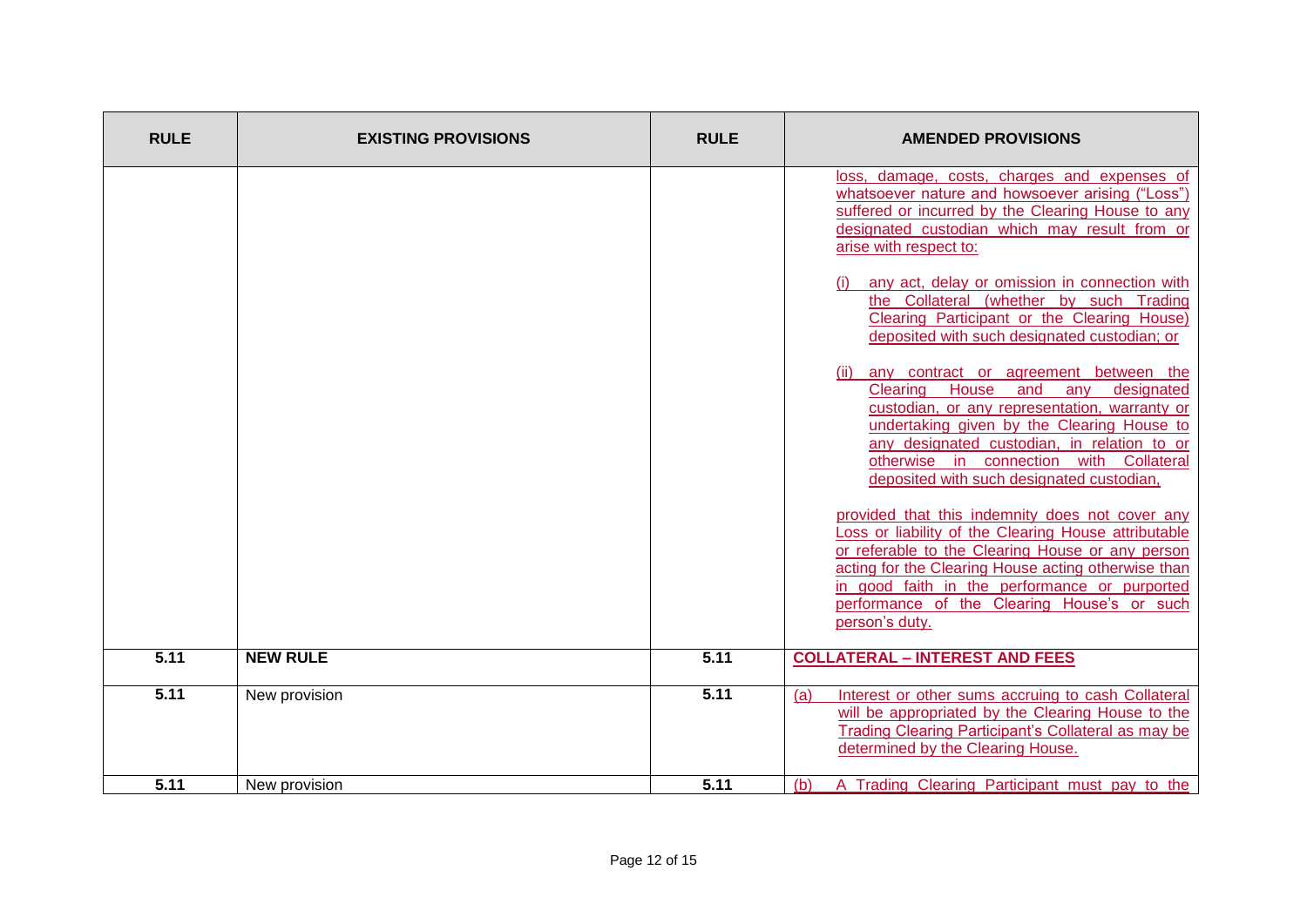| <b>RULE</b> | <b>EXISTING PROVISIONS</b> | <b>RULE</b> | <b>AMENDED PROVISIONS</b>                                                                                                                                                                                                                                                                                                       |
|-------------|----------------------------|-------------|---------------------------------------------------------------------------------------------------------------------------------------------------------------------------------------------------------------------------------------------------------------------------------------------------------------------------------|
|             |                            |             | Clearing House such administrative fees and<br>charges as may be prescribed by the Clearing<br>House in connection with the Collateral accepted<br>by the Clearing House.                                                                                                                                                       |
| 5.11        | New provision              | 5.11        | The Clearing House may deduct the administrative<br>(c)<br>fees and charges from the interest on the Collateral<br>payable by the Clearing House to the Trading<br>Clearing Participant pursuant to this Rule.                                                                                                                  |
| 5.12        | <b>NEW RULE</b>            | 5.12        | <b>COLLATERAL - EXCESS COLLATERAL</b>                                                                                                                                                                                                                                                                                           |
| 5.12        | New provision              | 5.12        | A Trading Clearing Participant has the option to provide<br>the Clearing House Collateral in excess of the Trading<br>Clearing Participant's Margin and the Clearing House<br>may use such excess to meet future Margin required from<br>the Trading Clearing Participant.                                                      |
| 5.13        | <b>NEW RULE</b>            | 5.13        | <b>COLLATERAL - VALUATION</b>                                                                                                                                                                                                                                                                                                   |
| 5.13        | New provision              | 5.13        | The Clearing House will at its sole discretion<br>(a)<br>determine the value to be attributed to the<br>Collateral provided to the Clearing House.                                                                                                                                                                              |
| 5.13        | New provision              | 5.13        | Without limiting the generality of Rule 5.13(a), the<br>(b)<br>Clearing House may give zero value to any<br>Collateral provided by a Trading Clearing<br>Participant for the purposes of satisfying its<br>obligations under these Rules if such Collateral is<br>found in any way to be unacceptable by the<br>Clearing House. |
| 5.14        | <b>NEW RULE</b>            | 5.14        | <b>COLLATERAL - MEMORANDUM OF DEPOSIT</b>                                                                                                                                                                                                                                                                                       |
| 5.14        | New provision              | 5.14        | A Trading Clearing Participant must within the time<br>(a)                                                                                                                                                                                                                                                                      |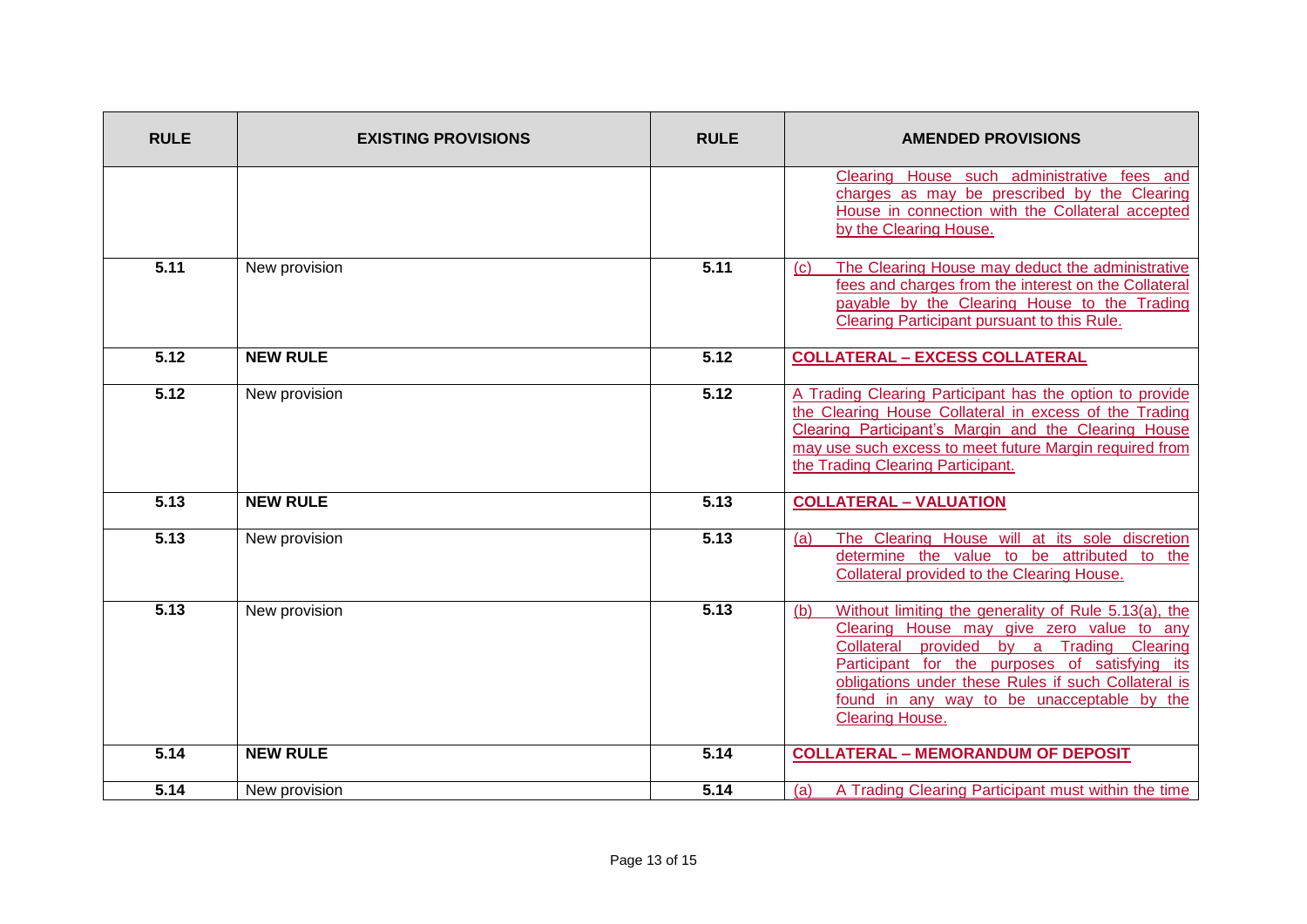| <b>RULE</b> | <b>EXISTING PROVISIONS</b> | <b>RULE</b> | <b>AMENDED PROVISIONS</b>                                                                                                                                                                                                                                                                                                                                                                                  |
|-------------|----------------------------|-------------|------------------------------------------------------------------------------------------------------------------------------------------------------------------------------------------------------------------------------------------------------------------------------------------------------------------------------------------------------------------------------------------------------------|
|             |                            |             | specified by the Clearing House, execute and<br>deliver a memorandum of deposit in the form and<br>on terms prescribed by the Clearing House, setting<br>out the terms under which the Collateral in the form<br>of Securities is provided to, and held by the<br><b>Clearing House.</b>                                                                                                                   |
| 5.14        | New provision              | 5.14        | The Trading Clearing Participant must comply with<br>(b)<br>the terms of the memorandum of deposit and any<br>breach of such memorandum of deposit will<br>constitute a breach of this Rule.                                                                                                                                                                                                               |
| 5.15        | <b>NEW RULE</b>            | 5.15        | <b>COLLATERAL - RETURN OF COLLATERAL</b><br>The Clearing House may return the Collateral or<br>(a)<br>any part of it to the Trading Clearing Participant<br>upon the Trading Clearing Participant's application<br>if the obligations under these Rules for which such<br>Collateral have been provided for have been met or<br>where the Trading Clearing Participant provides<br>alternative Collateral. |
| 5.15        | <b>NEW RULE</b>            | 5.15        | The Clearing House may at any time return the<br>(b)<br>Collateral or any part of it to the Trading Clearing<br>Participant as the Clearing House deems<br>appropriate including in the event the Clearing<br>House determines under Rule 5.9(e) to cease to<br>require a Trading Clearing Participant to provide<br>Margin.                                                                               |
| 5.16        | <b>NEW RULE</b>            | 5.16        | <b>GENERAL LIEN AND RIGHT OF SET-OFF</b>                                                                                                                                                                                                                                                                                                                                                                   |
| 5.16        | New provision              | 5.16        | Without prejudice and in addition to any other right<br>(a)<br>or remedy which the Clearing House may have<br>under these Rules, contract, law or equity, the                                                                                                                                                                                                                                              |